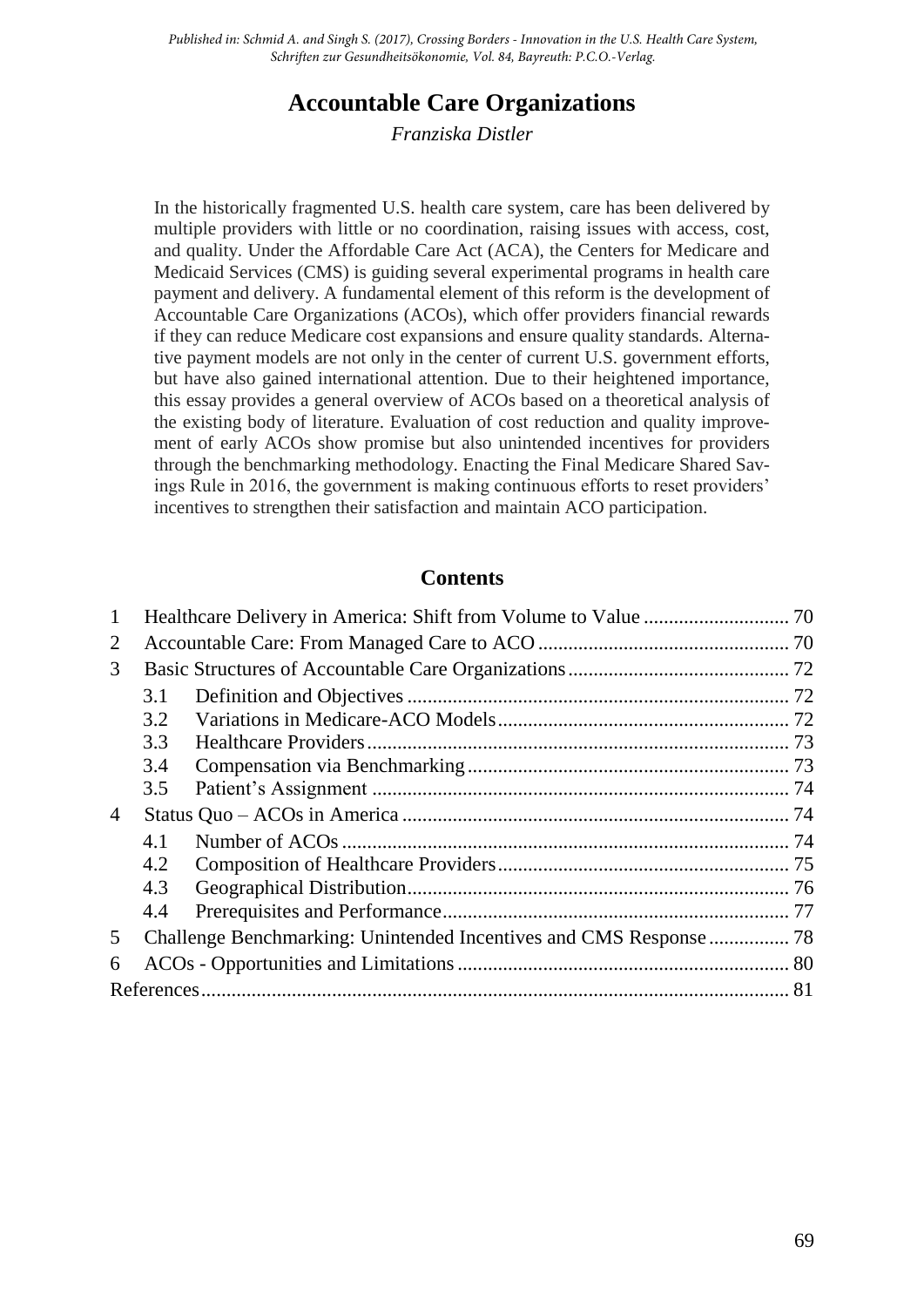## <span id="page-1-0"></span>**1 Healthcare Delivery in America: Shift from Volume to Value**

The American government is making a great effort to change payment models for healthcare delivery. The shift from current fee-for-service (FFS) payments to alternative payment models aims to provide not only better care for patients but also lower costs (CMS, 2016a, p. 1). Turning away from incentivizing providers to increase the volume of services, the government strives to tie payments to quality and value. Improving healthcare delivery, Accountable Care Organizations (ACOs) have a strong impact on making this shift. Through this model, a set group of providers are held contractually accountable to payers for the cost and quality of the care they provide for a specific population (Cimasi, 2013, p. 1).

The aim of this essay is to provide a general overview of ACOs in America. After explaining the formation process of accountable care in the 1970s, this paper focusses on basic structures of ACOs, like important definitions, compensation information, and participating players. The Status Quo in Section 4 contains how ACOs are spread around the United States and how they performed so far. For a better understanding of current benchmarking challenges, Section 5 points out unintended incentives, resulting inefficiencies, and the government's response. It is followed by a conclusion with forecasted developments.

## <span id="page-1-1"></span>**2 Accountable Care: From Managed Care to ACO**

While ACOs have only recently become popular in the American healthcare industry, the concept of *accountable care* is found in the origin of the managed care movement. The Health Maintenance Organization Act of 1973 provided prepaid group practice plans as an alternative to America's traditional fee-for-service system. The act authorized \$375 million for the development of Health Maintenance Organizations (HMOs), which are "prepaid health plan model[s] that use provider networks with a system of primary care gatekeepers and capitated provider reimbursement incentivizing decreases in utilization and increases in the efficiency of care for HMO members" (Cimasi, 2013, p. 5). Reducing the separation between medical service provision and compensation, capitation succeeded in controlling healthcare costs in a variety of settings, leading not only to an expansion of managed care in the private sector but in the public as well (Lagoe et al., 2005, pp. 5-6). The managed care approach flourished all over the United States and reached its high point in the mid-1990s. Employers widely accepted these less costly HMOs, leading to the enrollment of around 65 million Americans in these plans in 1996 (Cimasi, 2013, p. 5; Lagoe et al., 2005, pp. 7-8). While managed care performed well in reducing costs, individual providers opposed non-physician control over the medical profession and resisted changes in reimbursement models. Parts of the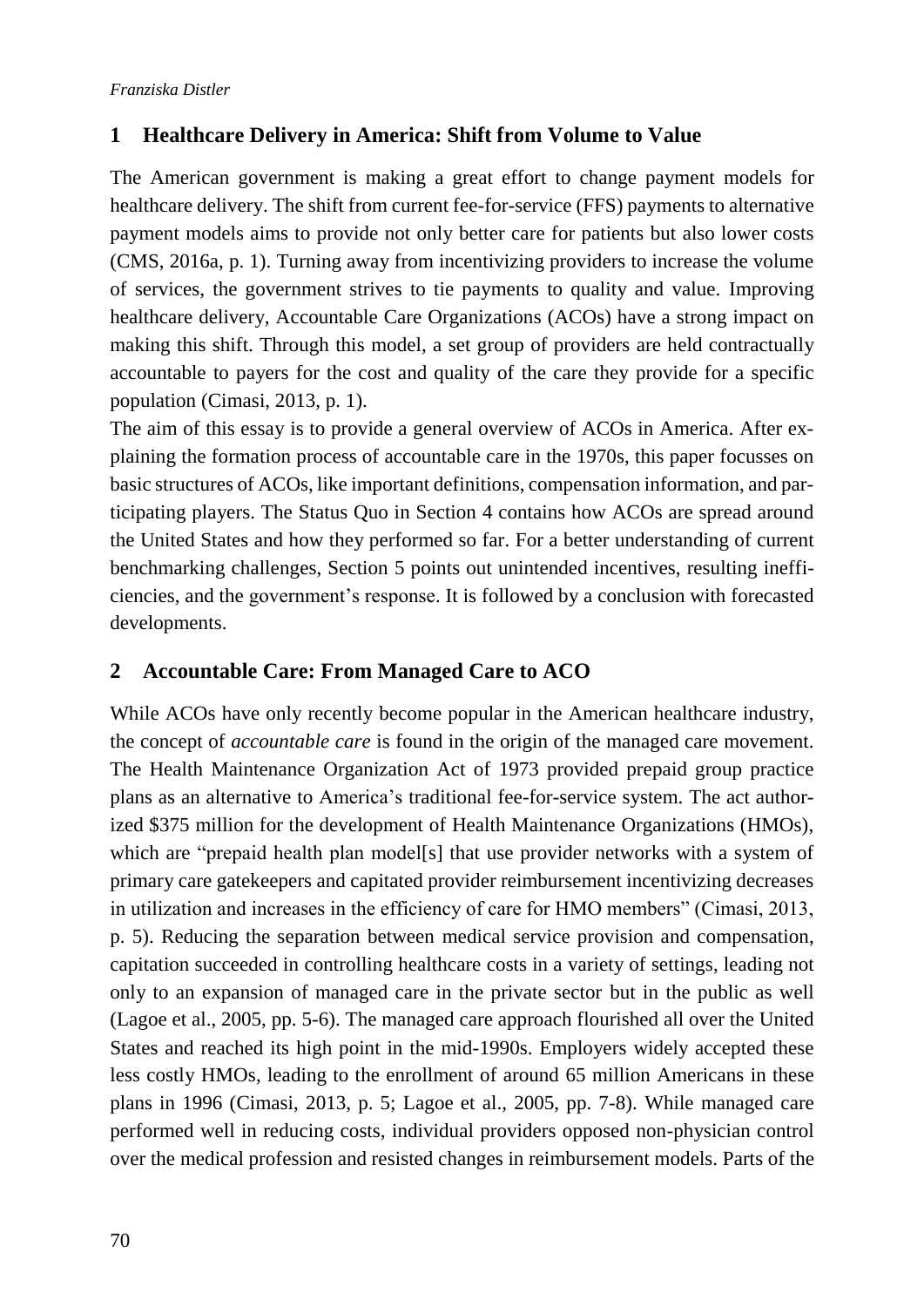cost-reduction were also due to physicians underproviding services for fear of surpassing their spending thresholds (Cimasi, 2013, p. 5). As a result, patient dissatisfaction rose as they saw both their access to care restricted and a decline of medical quality (Blendon et al., 1998, pp. 80, 83). This so called *managed-care backlash* describes a dramatic drop of the approach in the late 1990s (Enthoven, 2005, p. 101). History clearly indicates that integrated organizations have great potential to reduce costs, but ensuring quality and patient's acceptance is essential for these plans to remain viable. Currently, most states have laws ensuring wider public choice and access for still-existing managed care plans (Cimasi, 2013, p. 6).

McClellan et al. (2010) describe the American health system as "neither effective nor sustainable" (McClellan et al., 2010, p. 982), characterized by high medical expenditures, overuse, and fragmentation. Compared to all 34 OECD countries, America not only spends the greatest share of its gross domestic product on healthcare but also shows the greatest relative growth in health expenditures (OECD, 2017). In 2011, almost all Medicare spending was FFS payments, creating strong financial incentives for physicians to increase the volume of services they delivered with little incentives to ensure value or quality of care (Meyer, 2011, p. 1,228). Against this background, there is great interest across the United States in improving health care delivery, performance, and payment mechanisms.

Required by the Affordable Care Act, the Centers for Medicare & Medicaid Services (CMS), an agency within the Department of Health & Human Services (HHS), established the *Medicare Shared Savings Program* in 2012. Using Medicare, the nearly universal coverage program for older adults, the program aims to provide better care for patients, achieve better health for communities, and lower costs through improvements in healthcare delivery (Barnes et al., 2014, p. 1 and CMS, 2016a, p. 1). In 2015, for the first time in history of the Medicare program, HHS set explicit goals for alternative payment models. Turning away from FFS payments, it is targeting to tie 85% of all Medicare payments to quality or value by the end of 2018 (HHS, 2015). In addition to this self-commitment, the statement signals healthcare providers to get involved in alternative payment models, such as bundled payment. In March 2016, HHS announced that they reached the interim goal of tying 30% of Medicare payments to quality ahead of schedule. ACOs, which experienced a boom through the MSSP, represent about three quarters of this success, allowing health care providers to better coordinate care for Medicare patients (HHS, 2016).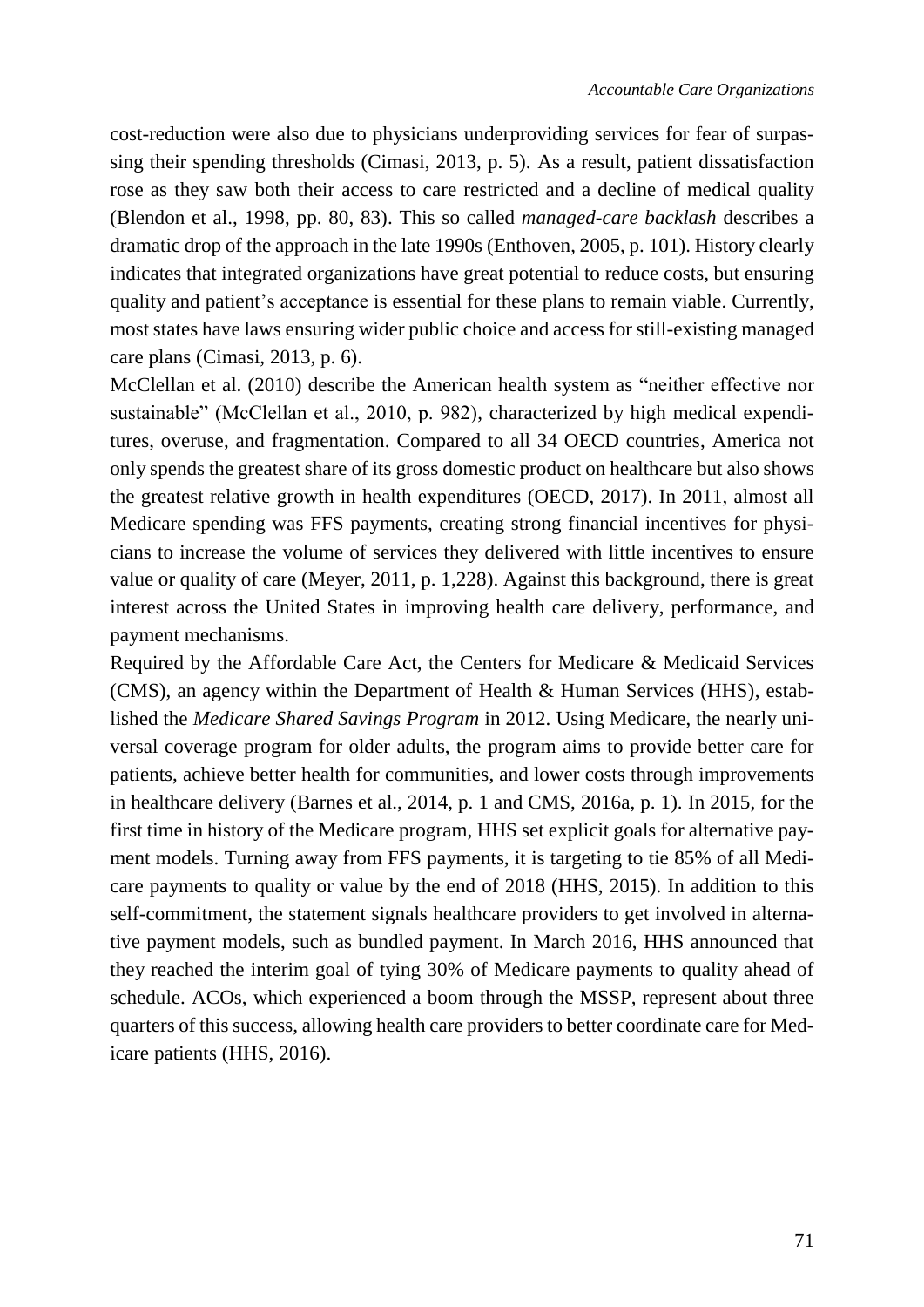# <span id="page-3-0"></span>**3 Basic Structures of Accountable Care Organizations**

## <span id="page-3-1"></span>**3.1 Definition and Objectives**

CMS defines ACOs as "groups of doctors, hospitals, and other health care providers, who come together voluntarily to give coordinated high-quality care to their Medicare patients" (CMS, 2017a). If providers can slow the growth of patient healthcare costs, for example by reducing unnecessary services, while ensuring good quality of care, they will receive financial rewards. Contrary to the fragmented care that often results from FFS payments, ACO providers are striving to deliver seamless, high-quality care for Medicare beneficiaries across different care settings (CMS, 2016a, p. 2).

Known as the Three-Part Aim (originally called Triple Aim), proponents believe that ACOs will deliver better quality and outcomes, improved patient experience, and lowered per capita costs (Berwick et al., 2008, p. 760 and IHI, 2007, p. 2). While ACO-like models have been implemented in the private sector for years, ACOs for Medicare patients were established nationwide with the Affordable Care Act in 2010 (Auerbach et al., 2013, p. 1,781). Intended to shift the delivery of health services from an emphasis on volume to an emphasis on value, ACOs constitute an innovative model in America (Hofler and Ortiz, 2016, p. 1).

### <span id="page-3-2"></span>**3.2 Variations in Medicare-ACO Models**

While ACOs administered by CMS receive the most attention, the numerous commercial ACOs are more flexible in individual contract agreements as they are only subject to ordinary legislation. The coexistence of various kinds of ACOs creates an ideal environment of learning and improvement (Schulte et al., 2017, pp. 373-374). The following provides an overview of different types of Medicare ACOs. Besides the regular program, CMS is constantly developing and testing different models with a smaller number of participants to expand their knowledge for future ACO development.

With 480 ACOs, the permanent *Medicare Shared Saving Program (MSSP)* is the most popular model administered by CMS. An ACO must apply and meet certain criteria to participate, requiring a service population of at least 5,000 Medicare FFS patients and participation for at least three years. ACOs can either chose a one-sided risk model, where they may receive shared savings but are not liable for shared losses, or the more ambitious two-sided model, where they may receive a greater portion of shared savings but also share losses (CMS, 2016a, p. 4).

The *Advance Payment ACO Model* ran from 2012 to 2015 and was mainly designed for physician-based and rural providers. It supported them with upfront and monthly payments instead of retrospective shared savings, providing the startup capital necessary to grow infrastructure and finance staff for care coordination (CMS, 2017b). Maintaining the idea of pre-paid shared savings, the *ACO Investment Model* started in 2015. Building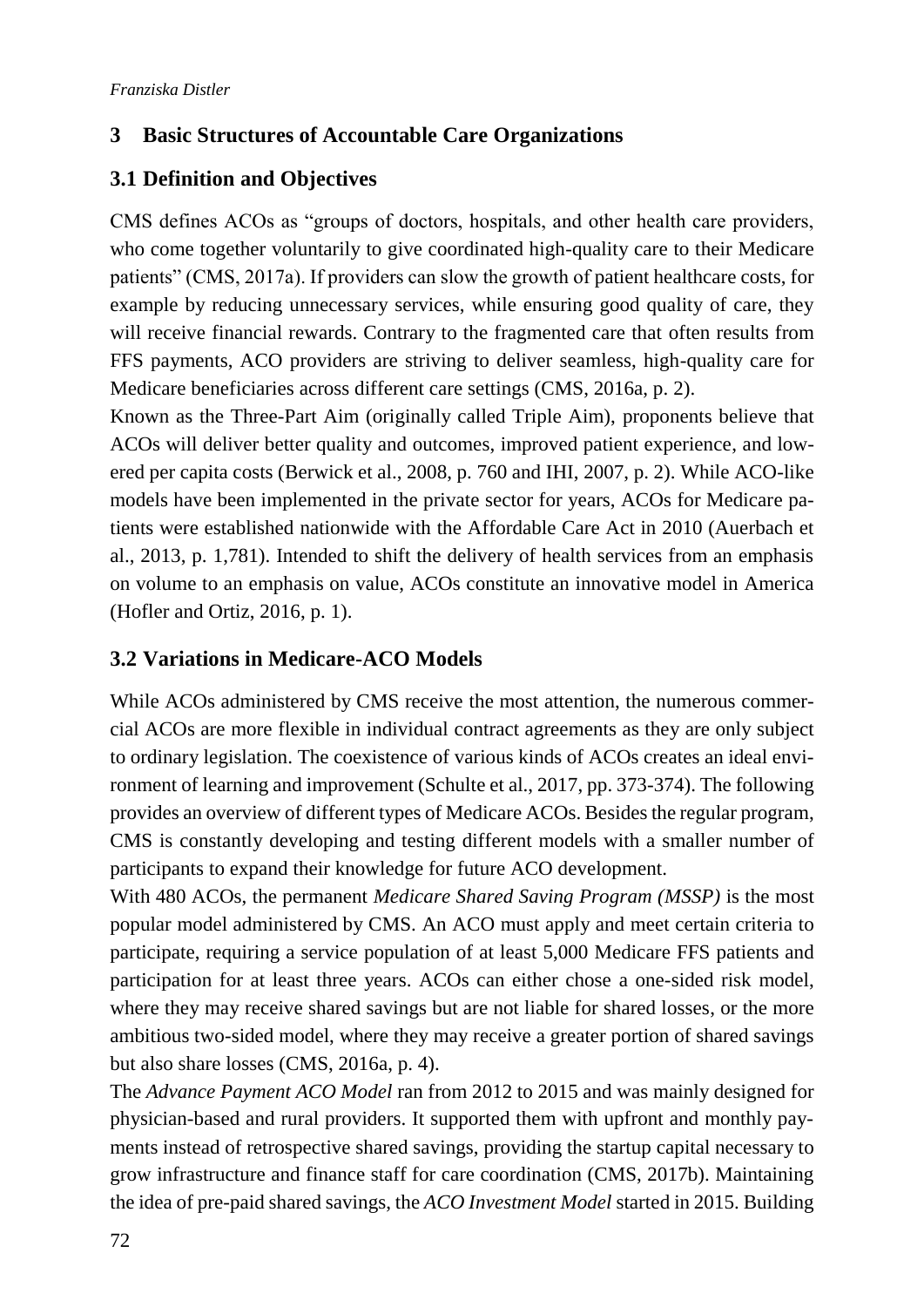on knowledge gained through Advanced Payment ACOs, it aims to encourage ACOs to take on greater financial risk and to set up new ACOs, especially in underserved areas. The more advanced *Pioneer ACO Model* only addressed providers with previous experience in coordinating care and managing the appropriate infrastructure. Running until 2016, Pioneer ACOs took on higher levels of shared savings and risks than any other ACOs in the MSSP and were designed to test innovative ways of compensating and regulation (CMS, 2017f). For example, they derived most of their clinical service revenues from value-based payments of private insurers, with some ACOs converting parts of their FFS reimbursements into a monthly population-based payment (Pham et al., 2014, p. 1,636). Even with experienced leadership, this ACO model turned out to be very challenging. While only 8 of the initial 32 Pioneer ACOs remained in the fifth and final performance year, most switched to the less ambitious and lower risk MSSP. Growing from these experiences, CMS announced the *Next Generation ACO Model* at the end of 2016, providing 44 organizations with the opportunity to take high levels of financial risks and rewards. The model provides better predictability of financial targets through refined benchmarking and tools to support patient engagement and care (CMS, 2017e). Finally, the *Comprehensive ESRD Care Model* strives to improve care for beneficiaries with End-Stage Renal Disease (ESRD). As this disease is causing complex health needs and requires multiple provider visits, the model aims to create incentives for improved patient-centered and coordinated care as well as reduce medical costs associated with this condition (CMS, 2017d).

## <span id="page-4-0"></span>**3.3 Healthcare Providers**

Any Medicare-enrolled provider or supplier is free to join an ACO. The collaboration can be composed of a range of healthcare organizations such as hospitals, independent practice associations, multi-specialty medical collaborations and groups of doctors or other providers (Goldsmith, 2011, p. 33). The Medicare ACO programs do not specify a set composition of providers that must be included, requiring only a minimum service population of Medicare beneficiaries (Colla et al., 2016, p. 432).

## <span id="page-4-1"></span>**3.4 Compensation via Benchmarking**

Healthcare providers participating in Medicare ACOs receive regular remuneration for covered Medicare services through the FFS system. Additionally, ACO annual performance is measured against an individual benchmark calculated by CMS that indicates whether the ACO generated savings or losses for the Medicare program. The benchmark is an estimation of "what the total Medicare Fee-For-Service […] expenditures for assigned ACO beneficiaries would otherwise have been in the absence of the ACO" and is updated every year (CMS, 2016a, p. 4). Following the idea of value-based payments, a combination of efficiency and quality is needed for reward (McCellan et al., 2014, p.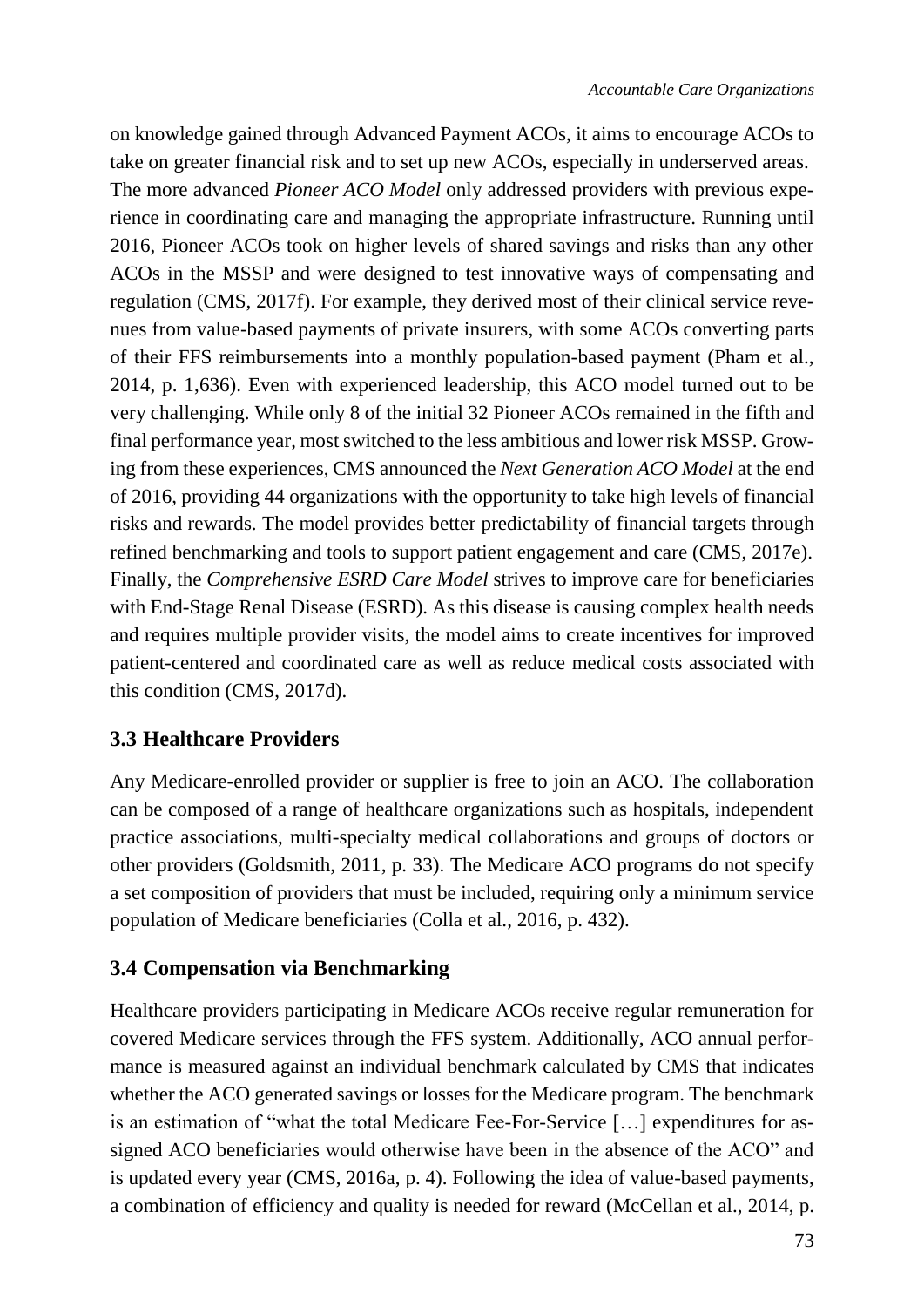1,509). Therefore, only "ACOs that meet or exceed a minimum savings rate (MSR), satisfy minimum quality performance standards, and otherwise maintain their eligibility to participate in the Shared Savings Program are eligible to receive a portion of the savings they generate" (CMS, 2017a, p. 3). The CMS quality measurements are classified in four, equally weighted domains: patient experience, care coordination/patient safety, preventive health, and at-risk population. Over the three-year implementation period, CMS payments shift from ACOs simply reporting these measures to the entities bearing risk for meeting performance targets (MedPac, 2016, p. 3).

## <span id="page-5-0"></span>**3.5 Patient's Assignment**

Unlike HMOs and managed care programs, ACOs do not limit patients in their choice of healthcare provider. Beneficiaries are freely able to choose any Medicare-enrolled provider regardless of their participation in an ACO (MedPac, 2016, p. 1). However, if an attributed patient chooses a provider outside of the ACO, the ACO remains responsible for the costs. This incentivize physicians to provide patients with exceptional care in order to maximize ACO retention (MedPac, 2016, p. 1). From a patient's perspective, coordinated care and quality improvements are intended to lead to less paperwork and fewer repeated medical tests due to electronic health record utilization (Barnes et al., 2014, p. 2).

Nevertheless, CMS has to assign beneficiaries to an ACO since the yearly performancemeasurement is based on a defined patient population. In most cases, the assignment is made retrospectively at the end of each year based on the population served during that period. For advanced two-sided models, a prospective method uses data from one year to assign patients to the ACO for the following year (CMS, 2016a, p. 6). Generally, prospective methods avoid problems of free-riding and resource expenditure on patients who are not attributed to the ACO, while retrospective methods ensure a larger overlap of the assigned and the treated populations (Lewis et al., 2014, p. 592).

# <span id="page-5-1"></span>**4 Status Quo – ACOs in America**

## <span id="page-5-2"></span>**4.1 Number of ACOs**

The consulting company Leavitt Partners estimates a total of 838 public and private ACOs in January 2016, showing a significant increase in previous years as shown in Figure 1. With an estimated 28.3 million people, ACOs are covering 8.9% of the American population (Muhlestein and McClellan, 2016).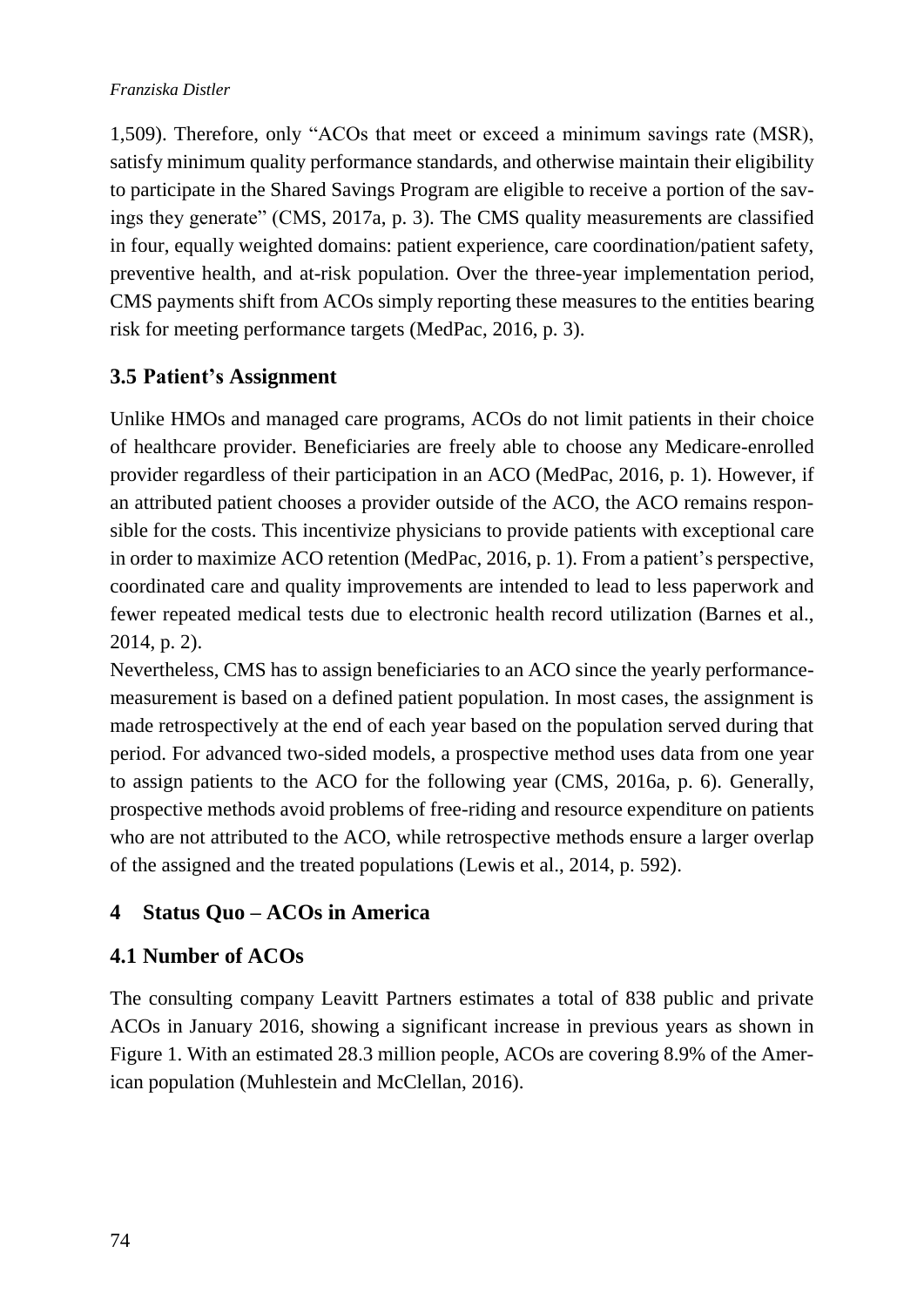



Adapted from: Muhlenstein and McClellan, 2016.

More than 600 ACOs are managed by CMS. Currently they register 480 MSSP ACOs, 45 Investment Model ACOs, 37 Comprehensive ESRD Care Model ACOs and 44 Next Generation Model ACOs. Still, contracts of private payers usually cover lager numbers: The 17.2 million lives covered by private payer ACOs dwarfs the 11.1 million covered by MSSP ACOs in 2016 (Muhlestein and McClellan, 2016).

#### <span id="page-6-0"></span>**4.2 Composition of Healthcare Providers**

More than half of ACOs include a hospital, which generally provides more capital, advanced data sharing, and better engagements of providers across the care continuum (Colla et al., 2016, p. 437). Additionally, hospital care influences several ACO quality measures, such as readmission rates and medication reconciliation. Still, findings indicate that "ACOs with a hospital do not report significant differences in their capabilities, compared to their counterparts without a hospital" (Colla et al., 2016, p. 437). Hospitals might not be able to fully commit to reducing spending as they typically own many players of the health care provider team, such as laboratory services, rehab facilities etc. Targeting savings within the ACO might thereby reduce the revenue of their own holdings (Brennan, 2016). The fact that physician-led and integrated (physician-hospital partnerships) ACOs are more likely to achieve shared savings, supports this assumption (Muhlestein et al., 2016). Besides fewer bureaucratic layers, physicians might be able to negotiate better prices for external services and can generate savings by reducing emergency department and hospital admissions, which lower revenue for hospitals (Finnegan, 2017). Contrary to previous concerns that hospitals dominate ACO leadership because of their managerial strengths and resources, physicians have a major impact, leading 51% of ACOs alone and 33% jointly with hospitals (Colla et al., 2014, p. 694).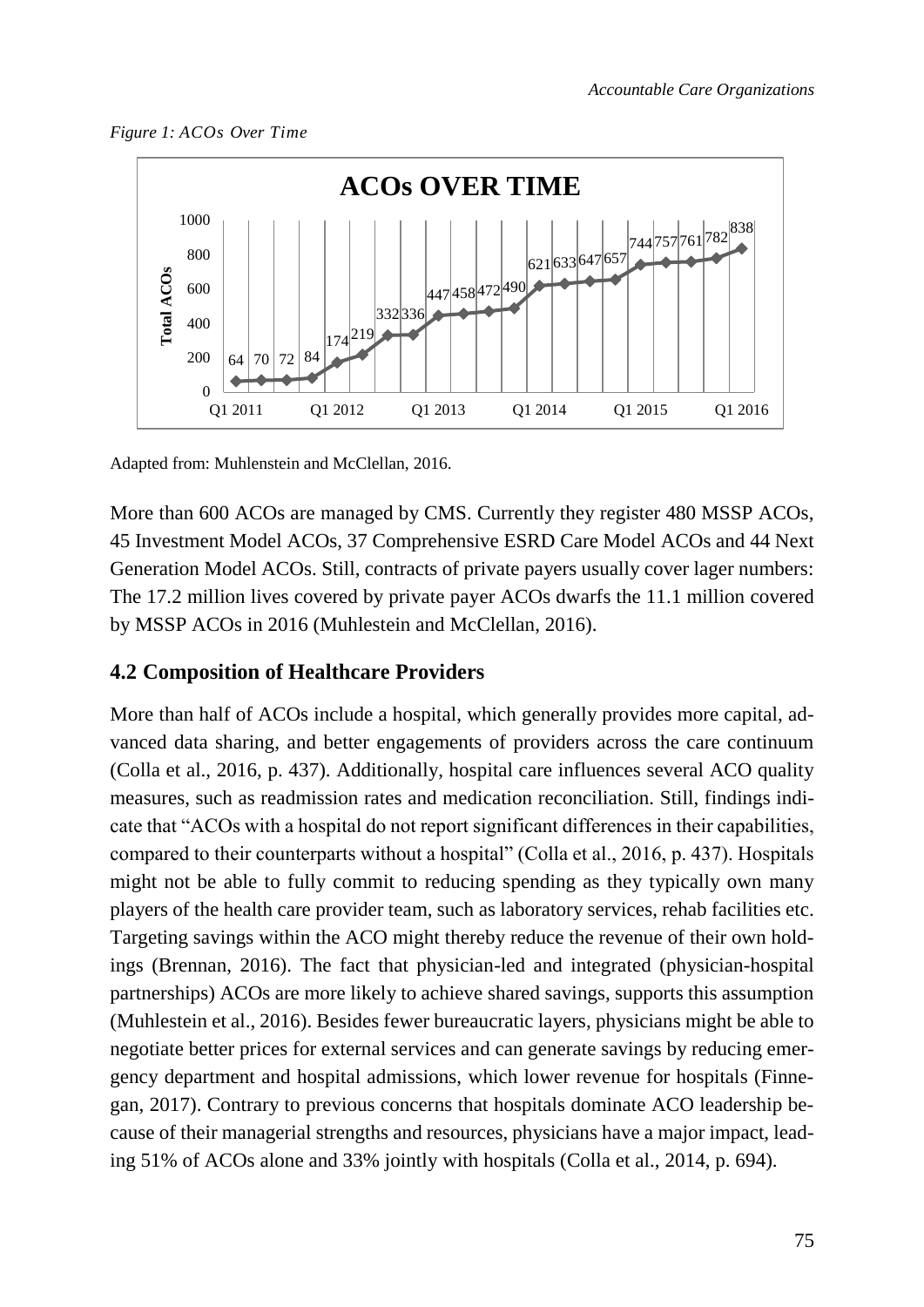According to the 2015 Medicare report, the best-performing ACOs are not only physician-led but also older and smaller. Older ACOs are at an advantage since they have had more time to improve their health care delivery models and their internal structures. In pursuit of finding the best service provision model, smaller ACOs also succeed by adapting to changes quickly (Brennan, 2016). The smallest ACOs with about 5,600 patients generated savings of \$114.70 per beneficiary while the largest ACOs with about 46,600 patients generated losses of \$23.93 per capita (Muhlestein et al., 2016). Even if CMS was taking great efforts to encourage the creation of large, consolidated health systems to increase efficiency and functional integration in the past, the 2015 results suggest that it might be more important to emphasize the performance of smaller ACOs (Muhlestein et al., 2016).

# <span id="page-7-0"></span>**4.3 Geographical Distribution**

A key marker of where ACOs are forming is pre-existing provider integrations such as hospital systems and large groups of primary care physicians (Auerbach et al., 2013, pp. 1,786-1,787). As shown in Figure 4.2, most MSSP ACOs are located in metro areas like Atlanta, Chicago, Dallas, New York, Philadelphia and San Francisco, with 62% of ACOs found in high population density areas and only 12% in low population density areas (CMS, 2017c).

Interestingly, MSSP ACOs are not preferentially located in areas with high per capita Medicare spending or a high percentage of the area's Medicare population (CMS, 2017c). Even if it seems intuitive that high spending indicates unnecessary care and a great potential of future cost reduction, Auerbach et al. (2013) found out that a lack of key infrastructure and limited ability to integrate care characterize these regions. This might decrease strategic options for ACOs and therefore make these areas less preferred locations.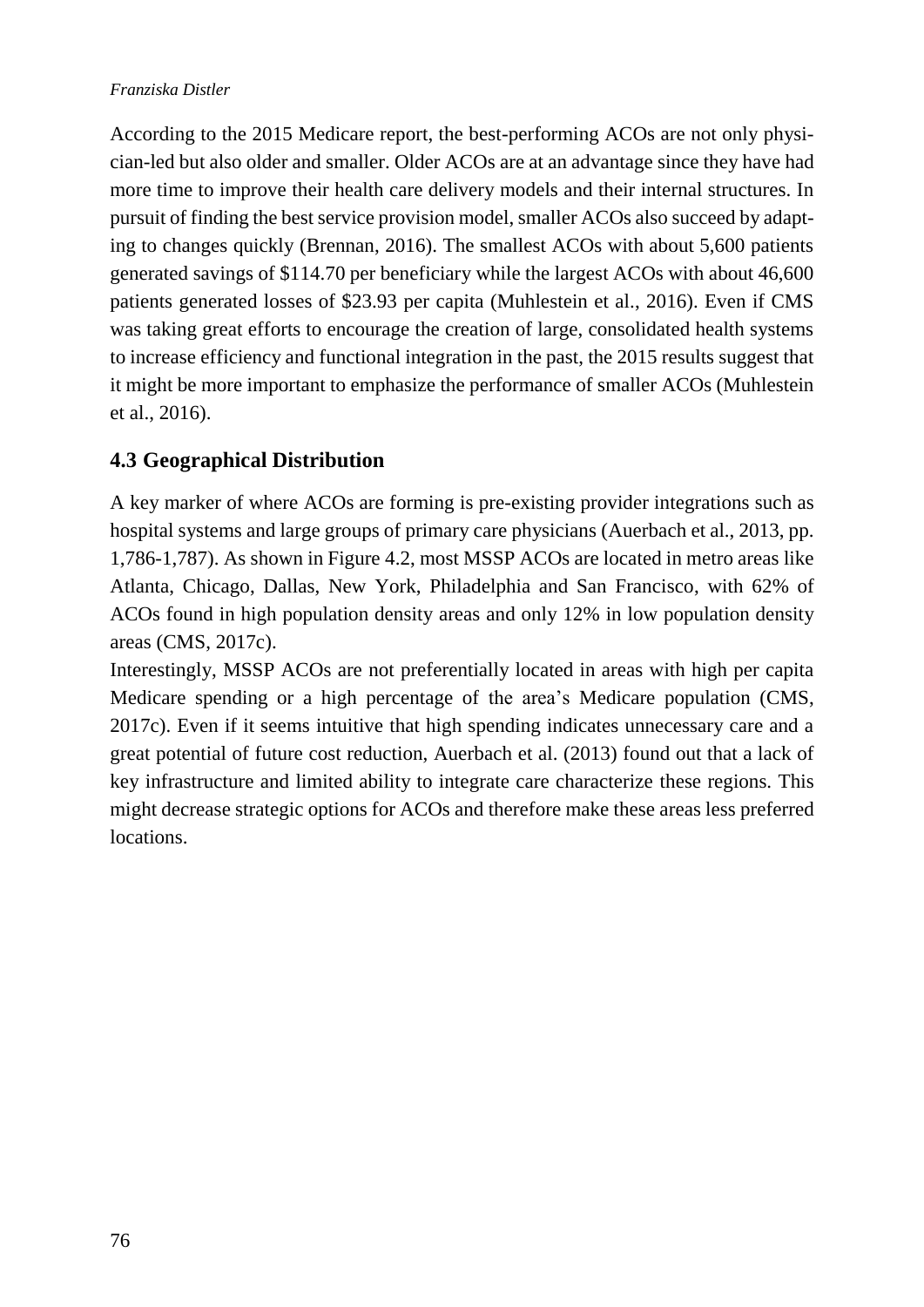

*Figure 2: MSSP ACO Assigned Beneficiary Population by ACO by Country*

Source: CMS, 2017c.

#### <span id="page-8-0"></span>**4.4 Prerequisites and Performance**

Through today's expanding knowledge of healthcare costs, growing opportunities in big data, and experience in collaborating with other health care providers, ACOs have a higher likelihood to succeed compared to the managed care approaches of the 1990s. Patient freedom to use ACO services and select a provider independently reduces mistrust and dissatisfaction in the population (Emanuel, 2012, pp. 2,263-2,264). Expanded physician governance increases acceptance, as physicians prefer an ACO model that permits a greater level of independence and self-governance (Cimasi, 2013, p. 6). Additionally, providers do not have to take on as much financial risk as those in HMOs, which carried up to 100% of the risk, and can now use electronic health records to integrate care (Barnes et al., 2014, pp. 5-6). In the following, performance results of Medicare ACOs are focused because they are subject to a mandatory and independent evaluation through CMS. As there are no such regulations in private sector, results of commercial ACOs might be published incompletely or biased (Schulte et al., 2017, pp. 539- 540).

According to CMS, Medicare ACOs generated more than \$466 million savings in 2015 and a total of \$1.29 billion from 2012 to 2015. Even if more ACOs received shared savings than in previous years, the number remains less than one third of all ACOs. To share in savings, ACOs not only have to satisfy minimum quality performance standards but also meet the MSR. While 8 of all 12 Pioneer ACOs generated savings, only six had sufficient savings to receive a portion of them (CMS, 2016c). Looking at individual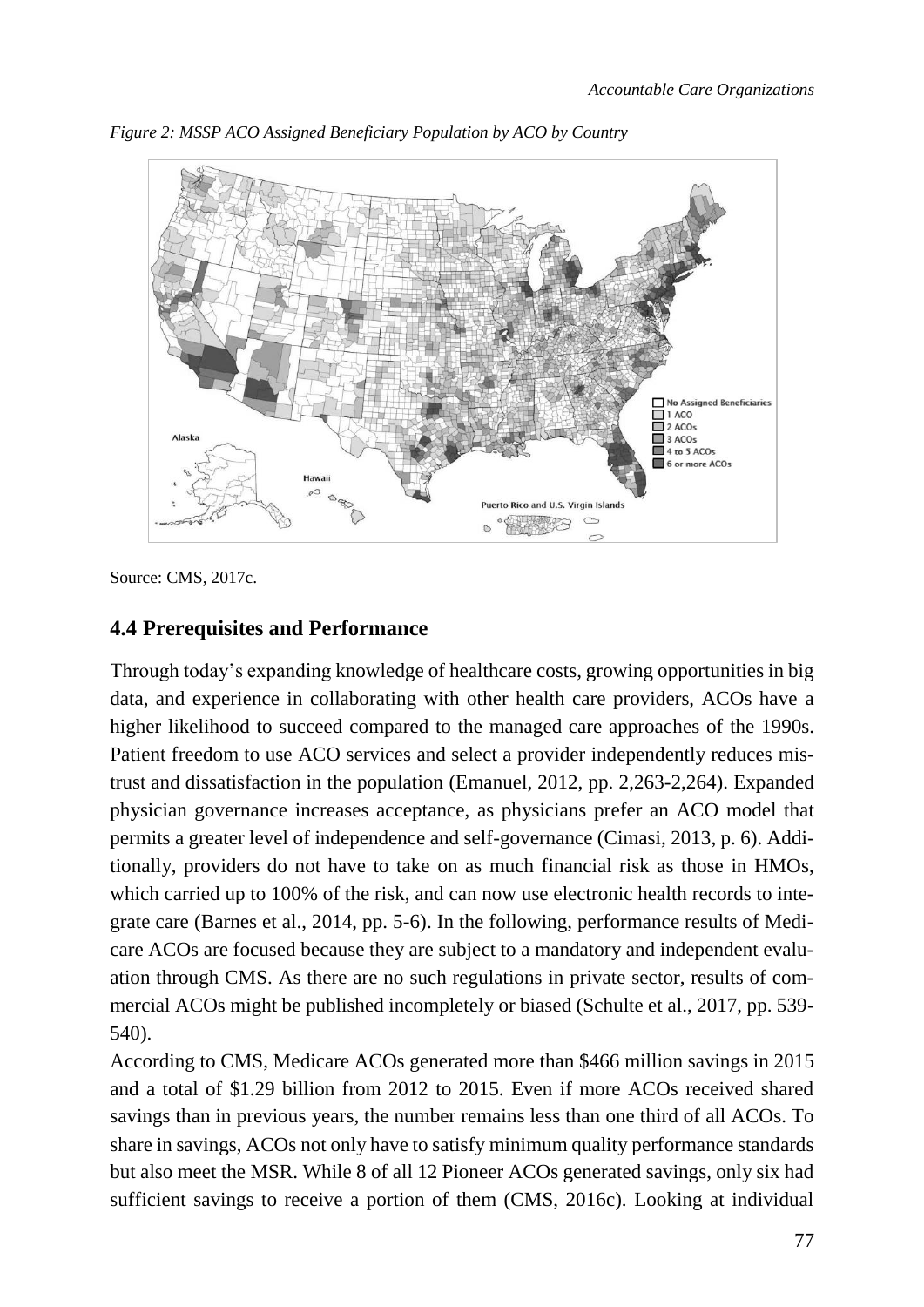results, many ACOs missed their benchmarks by millions of dollars. An analysis by Introcaso and Berger (2015) revealed that the \$341 million in shared savings in 2014 were highly concentrated among the 86 most successful ACOs.

Generally, high-risk ACOs remain unpopular. In January 2017, the clear majority of 438 MSSP ACOs (91%) are participating in the one-sided model while 9% has chosen the two-sided model (CMS, 2017c). Summarizing the financial results of MSSP ACOs in 2015, more ACOs saved rather than lost relative to their benchmarks. While Medicare saved \$429 million, it paid out \$646 million in shared savings to MSSP ACOs. The net program losses of \$216 million are due to the high proportion of one-sided ACO models that receive shared savings but are not liable for losses (MedPac, 2016, p. 4). CMS uses pilot ACOs to evaluate how incentives can increase ACO enrollment and convince providers to take higher risks. Organizations identify lack of capital, absence of integrated IT systems, and deficiency of evidence-based treatment protocol data as the obstacles in forming ACOs (AMN Healthcare, 2011). Additionally, according to Hofler and Ortiz (2016), joining an ACO can raise costs for primary care providers up to 10%, meaning higher costs per patient visit during the first several years. Implementing essential ACO infrastructure, such as an electronic health record system and hiring the necessary administrative staff, can be very costly.

CMS describes a constant increase in the quality of services, reporting that ACOs improved on 84% of the quality measures. Significantly, all 12 Pioneer ACOs improved their scores from 2012 to 2015 by over 21 percentage points (CMS, 2016c). While CMS results suggest great success in Medicare ACOs, they only cover a small share of the American healthcare market and the results have a relatively small sample size. Even if a final evaluation about ACO success cannot be made at this point, the rising number of ACOs indicates widespread organizational faith in the program and significant saving potential.

#### <span id="page-9-0"></span>**5 Challenge Benchmarking: Unintended Incentives and CMS Response**

The ACO benchmarking system was strongly criticized in years past. At the start of MSSP, every ACO can choose between the one- or two-sided risk model for its first three-year period (see Chapter 3.2). For that time, CMS sets a spending target for the ACO to receive shared savings. The benchmark is a weighted average of the healthcare costs for the attributed patients over the last three years, including annual adjustments for patient characteristics and anticipated growth in Medicare FFS expenditures (Harvey et al., 2014, p. 123). Assuming that more recent spending is more predictive of current ACO expenditures, the most recent year receives the highest weight. For example, for an ACO that started in 2016 spending for patients served in 2015 received a weight of 0.6 while spending in 2014 and 2013 received weights of 0.3 and 0.1, respectively (Douven et al., 2015, p.143).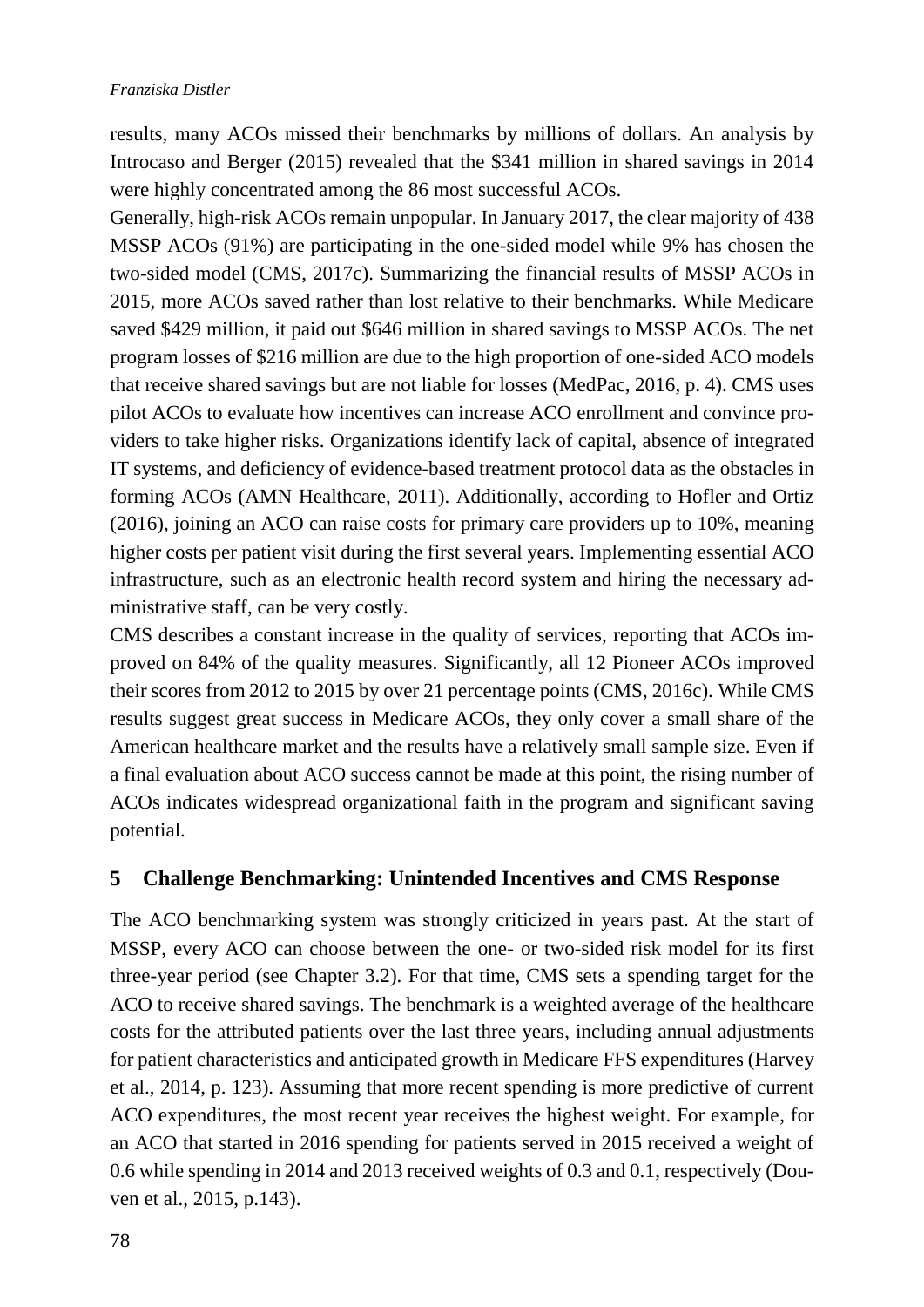CMS uses the same method to recalculate the benchmark at the start of each new threeyear contract term. This process implies that ACOs which still show high Medicare expenditures at the end of the first term will receive a higher benchmark and hold greater potential to generate savings in the second term. Similarly, ACOs that generated significant savings in the first term receive tightened benchmarks in the second. In order to receive shared savings, these well-performing organizations do not only have to maintain previous expenditure levels but also achieve additional cost reductions. This creates hardship on ACOs in this position, with fewer safe and effective saving opportunities remaining for an ACO to take in upcoming terms. By "placing an ACO in a race against itself" (Harvey et al., 2014, p. 122) and penalizing previous cost reductions with lower benchmarks for the next period instead of rewarding, the MSSP creates unintended incentives (Douven et al., 2015, pp. 143-144). Instead of reducing unnecessary medical services, ACOs may be constrained to increase spending, especially shortly before new benchmark calculations, to receive a better benchmark for the future. One estimate suggests that "for every dollar increase in spending in the last year before an ACO starts a new three-year contract, the ACO will get back between \$1.48 and \$1.90 during the contract period" (Douven et al., 2015, p. 143). This turns out to be profitable for ACOs but describes the opposite of the original target to reduce Medicare expenditures (Douven et al., 2015, pp. 143, 146).

In June 2016, CMS announced the *Final Medicare Shared Savings Program Rule* in order to "continue broad-based program participation and improve program function and transparency" (CMS, 2016b). In effect, CMS modified the process for resetting benchmarks for the second and subsequent agreement periods, beginning in 2017. Instead of using national Medicare spending data, CMS will now use regional spending growth trends to update ACO benchmarks while removing the adjustment that accounts for the savings generated in the period shortly before the new agreement. Because regional spending is determined by all providers in the area, this change limits the link between ACO performance and future benchmarks (Rose et al., 2016, p. 441). The rebased historical benchmark will now reflect ACO efficiency in relation to other regional providers (CMS, 2016b).

Although very promising, the use of regional data and the resulting convergence in benchmarks between ACOs with spending above and below local average FFS spending could cause less-well-performing ACOs to leave the program, as the new spending target falls below their reach (Rose et al., 2016, p. 441). To avoid this circumstance, CMS also announced a phased-in approach for ACOs with higher-than-average regional spending that applies a lower weight to the benchmark's regional adjustment component in the beginning (CMS, 2016b).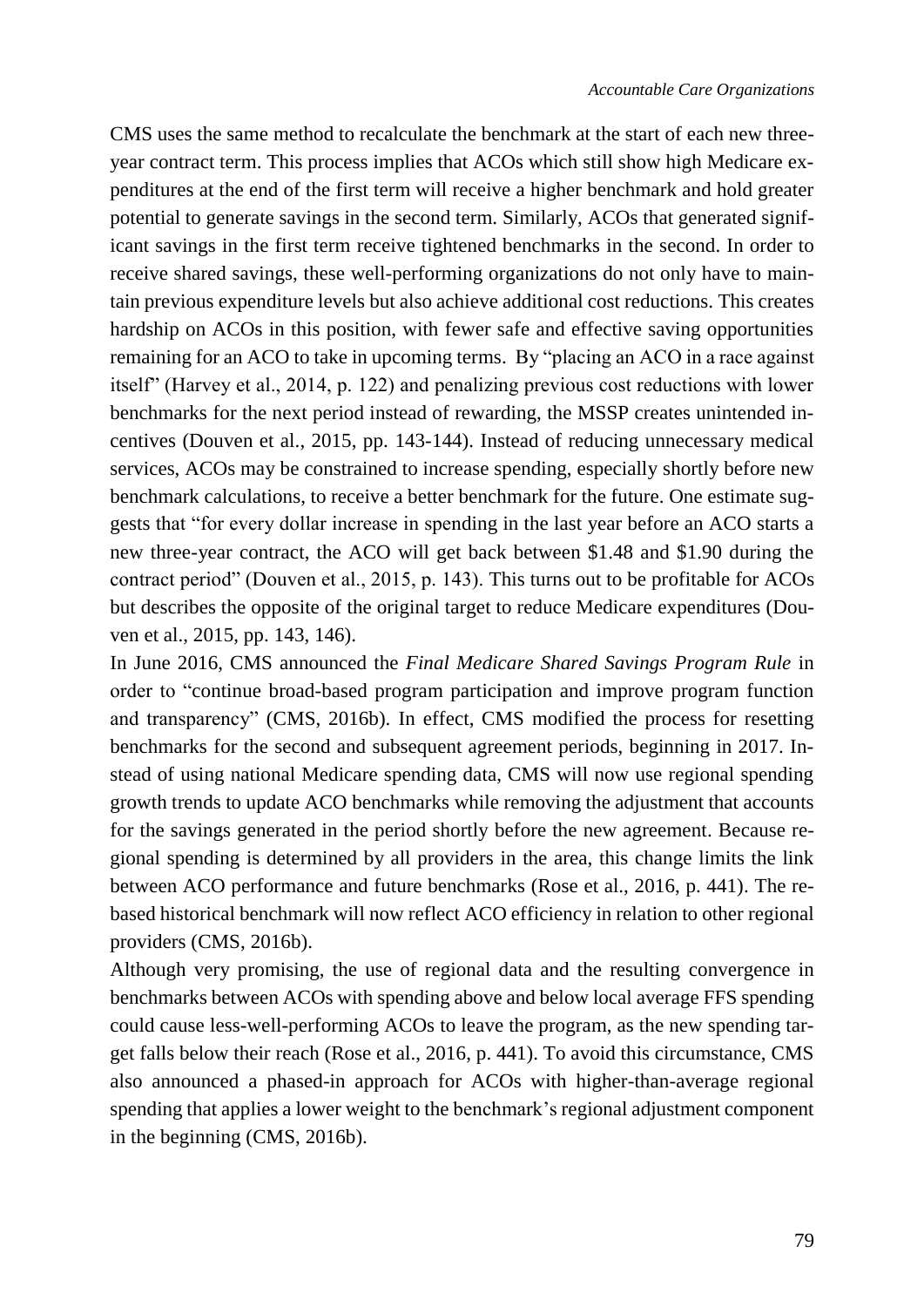Oppositely, with the new benchmark reflecting the average of high- and low-spending providers in the area, Rose et al. (2016) highlight, that well-performing ACOs with below-baseline spending may not be incentivized to further improve their performance. Recognizing that a shift to a two-sided model promises the greatest savings to these organizations, CMS provided the opportunity for one-sided ACOs to extend their initial benchmark contract for an additional year before the shift to the two-sided model (CMS, 2016b). Future evaluations will show if the adapted benchmark methodology can reach its goals of both strengthening provider satisfaction and increasing ACO participation rates.

### <span id="page-11-0"></span>**6 ACOs - Opportunities and Limitations**

Auerbach et al. (2013) describe ACOs as "the heart of the government's efforts to transform healthcare delivery in the United States to a more coordinated, high-quality and efficient system" (Auerbach, 2013, p. 1,786) and underline that the cooperation and continued growth alongside private-sector ACOs has the potential to change the orientation of care systems in America. Trying to avoid circumstances which caused the managed care backlash, ACOs differ in several aspects from HMOs. Voluntary participation, less financial risk, more advanced outcome measurements, and knowledge of care management increases provider acceptance while more coordinated and better quality care attracts and retains patients. Nevertheless, ACOs might also face serious problems, as they gradually take on greater financial risk that could negatively affect the quality of care through rationing, denial of care, or ACO organizational instability. Additionally, consolidation of providers could lead to expanded market power and monopolization, resulting in higher prices (Barnes et al., 2014, pp. 5-6). To prevent future setbacks, CMS strives to improve the position of ACOs through policies such as adapting the benchmarking methodology to accommodate variably performing organizations.

Even as the number of ACOs increases and innovative ACO models raise international awareness of alternative payment models, Barnes et al. (2014) underline the limited impact of ACOs on health expenditures. They may lower costs marginally, but overall, expenditures will remain high unless the demand for acute medical care and the price of care decrease. Thus, socio-economic factors like food supply, unemployment and environment have to be simultaneously targeted as the origin of medical demand (Barnes et al., 2014, p. 7).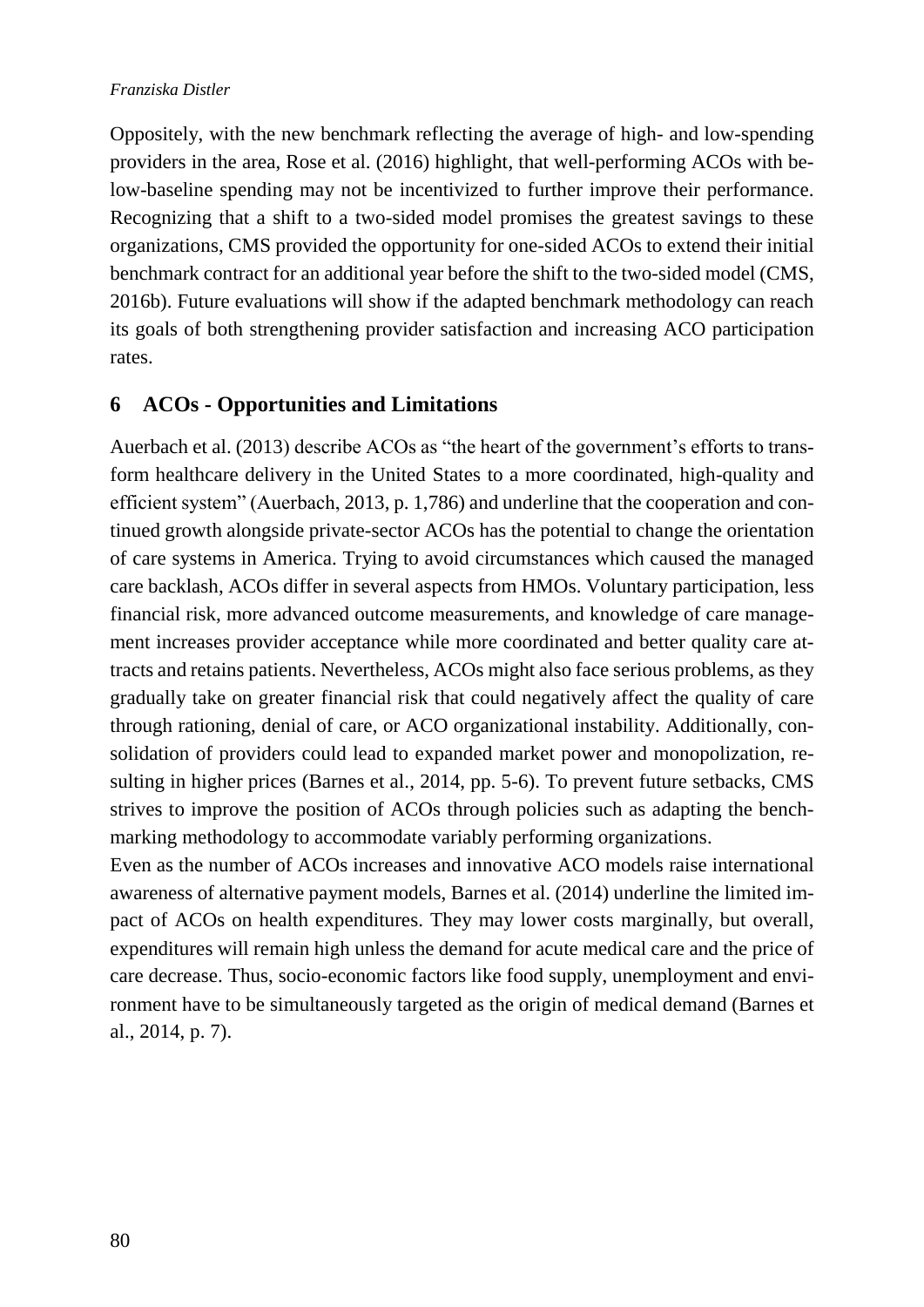### <span id="page-12-0"></span>**References**

AMN Healthcare (2011), *Accountable Care Organization Survey: Healthcare Facility Challenges and Participation in ACOs,* AMN Healthcare.

Auerbach, D. I., Liu, H., Hussey, P. S., Lau, C. and Mehrotra, A. (2013), 'Accountable Care Organization Formation is Associated with Integrated Systems but Not High Medical Spending', *Health Affairs*, vol. 32, no. 10, pp. 1781–1788.

Barnes, A. J., Unruh, L., Chukmaitov, A. and van Ginneken, E. (2014), 'Accountable Care Organizations in the USA: Types, Developments and Challenges', *Health Policy*, vol. 118, no. 1, pp. 1–7.

Berwick, D. M., Nolan, T. W. and Whittington, J. (2008), 'The Triple Aim: Care, Health, and Cost', *Health Affairs*, vol. 27, no. 3, pp. 759–769.

Blendon, R. J., Brodie, M., Benson, J. M., Altman, D. E., Levitt, L., Hoff, T. and Hugick, L. (1998), 'Understanding the Managed Care Backlash', *Health Affairs*, vol. 17, no. 4, pp. 79–91.

Brennan, D. (2016), *Physician-Led ACOs Outperform Hospital-Led Peers,* Truthin-HealthCare [Online]. Available at: http://www.truthinhealthcare.org/physician-ledacos-outperform-hospital-led-peers/ (Accessed June 30, 2017).

Centers for Medicare & Medicaid Services (2016), *Accountable Care Organizations: What Providers Need to Know,* Centers for Medicare & Medicaid Services [Online]. Available at: https://www.cms.gov/medicare/medicare-fee-for-service-payment/ sharedsavingsprogram/downloads/aco\_providers\_factsheet\_icn907406.pdf (Accessed April 27, 2017).

Centers for Medicare & Medicaid Services (2016), *Final Medicare Shared Savings Program Rule (CMS-1644-F),* Centers for Medicare & Medicaid Services [Online]. Available at: https://www.cms.gov/Newsroom/MediaReleaseDatabase/Fact-sheets/2016- Fact-sheets-items/2016-06-06.html (Accessed May 03, 2017).

Centers for Medicare & Medicaid Services (2016), *Medicare Accountable Care Organizations 2015 Performance Year Ouality and Financial Results, Centers for Medicare &* Medicaid Services [Online]. Available at: https://www.cms.gov/newsroom/mediareleasedatabase/fact-sheets/2016-fact-sheets-items/2016-08-25.html (Accessed April 27, 2017).

Centers for Medicare & Medicaid Services (2017), *Accountable Care Organizations (ACO),* Centers for Medicare & Medicaid Services [Online]. Available at: https:// www.cms.gov/medicare/medicare-fee-for-service-payment/aco/ (Accessed May 05, 2017).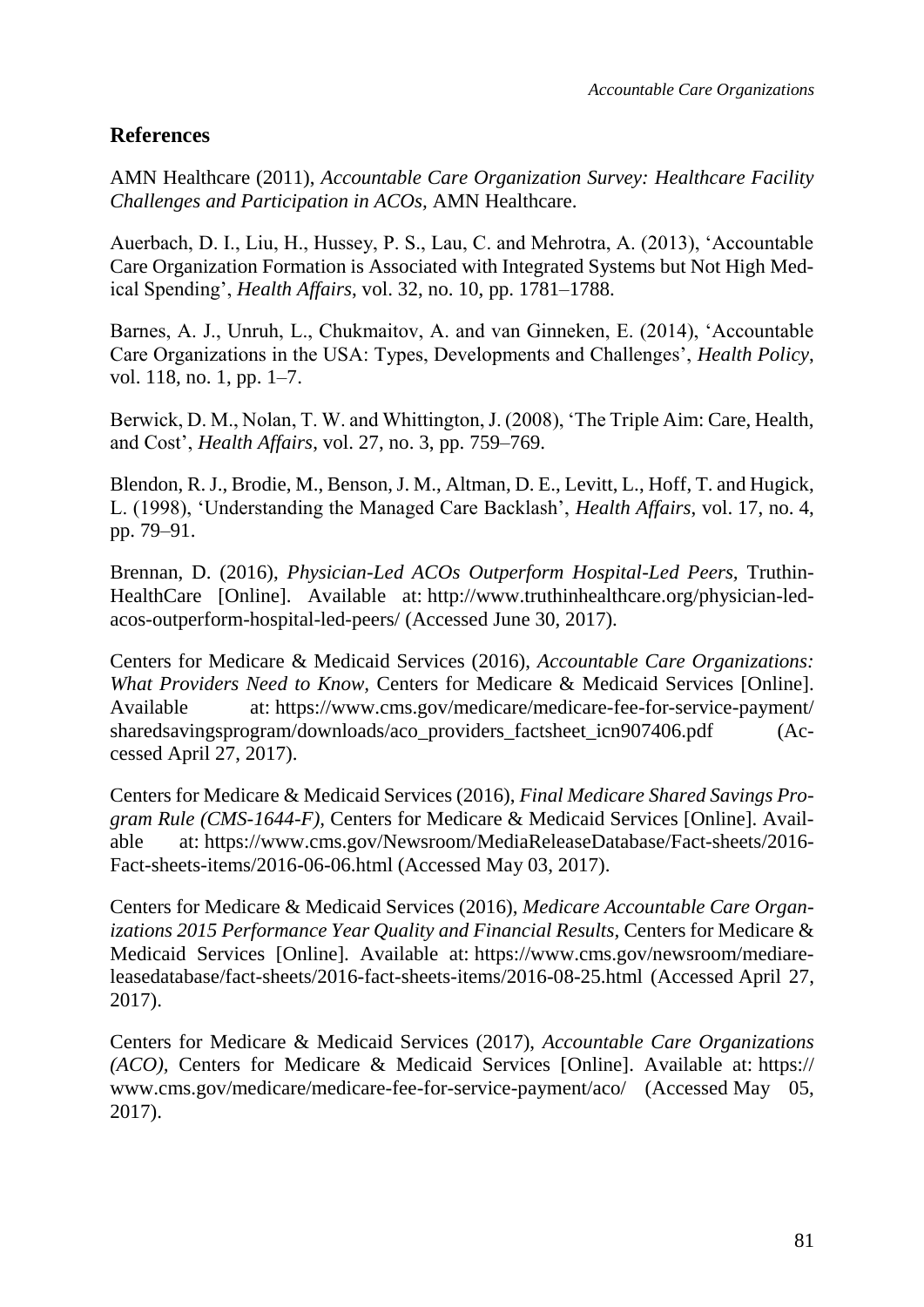Centers for Medicare & Medicaid Services (2017), *Advance Payment ACO Model,* Centers for Medicare & Medicaid Services [Online]. Available at: https://innovation.cms.gov/initiatives/Advance-Payment-ACO-Model/ (Accessed May 03, 2017).

Centers for Medicare & Medicaid Services (2017), *All Medicare Shared Savings Program (Shared Savings Program) Accountable Care Organizations (ACOs),* Centers for Medicare & Medicaid Services [Online]. Available at: https://www.cms.gov/medicare/ medicare-fee-for-service-payment/sharedsavingsprogram/downloads/all-starts-msspaco.pdf (Accessed April 27, 2017).

Centers for Medicare & Medicaid Services (2017), *Comprehensive ESRD Care Model,*  Centers for Medicare & Medicaid Services [Online]. Available at: https://innovation.cms.gov/initiatives/comprehensive-esrd-care/ (Accessed April 28, 2017).

Centers for Medicare & Medicaid Services (2017), *Next Generation ACO Model,* Centers for Medicare & Medicaid Services [Online]. Available at: https://innovation.cms.gov/initiatives/Next-Generation-ACO-Model/ (Accessed April 27, 2017).

Centers for Medicare & Medicaid Services (2017), *Pioneer ACO Model Frequently Asked Questions,* Centers for Medicare & Medicaid Services [Online]. Available at: https://innovation.cms.gov/initiatives/Pioneer-ACO-Model/Pioneer-ACO-FAQs.html (Accessed April 27, 2017).

Cimasi, R. J. (2013), *Accountable Care Organizations: Value Metrics and Capital Formation*, Boca Raton, CRC Press.

Colla, C. H., Lewis, V. A., Shortell, S. M. and Fisher, E. S. (2014), 'First National Survey of ACOs Finds that Physicians Are Playing Strong Leadership and Ownership Roles', *Health Affairs*, vol. 33, no. 6, pp. 964–971.

Colla, C. H., Lewis, V. A., Tierney, E. and Muhlestein, D. B. (2016), 'Hospitals Participating in ACOs Tend to be Large and Urban, Allowing Access to Capital and Data', *Health Affairs*, vol. 35, no. 3, pp. 431–439.

Douven, R., McGuire, T. G. and McWilliams, J. M. (2015), 'Avoiding Unintended Incentives in ACO Payment Models', *Health Affairs*, vol. 34, no. 1, pp. 143–149.

Emanuel, E. J. (2012), 'Why Accountable Care Organizations Are Not 1990s Managed Care Redux', *Journal of the American Medical Association*, vol. 307, no. 21, pp. 2263– 2264.

Enthoven, A. C. (2005), 'The U.S. Experience with Managed Care and Managed Competition', *Conference Series*, vol. 50, no. 6, pp. 97–117.

Finnegan, J. (2017), *3 Ways Physician-Led ACOs Outperform Hospital-Led Organizations,* FierceHealthcare [Online]. Available at: http://www.fiercehealthcare.com/ healthcare/three-advantages-physician-led-acos (Accessed June 30, 2017).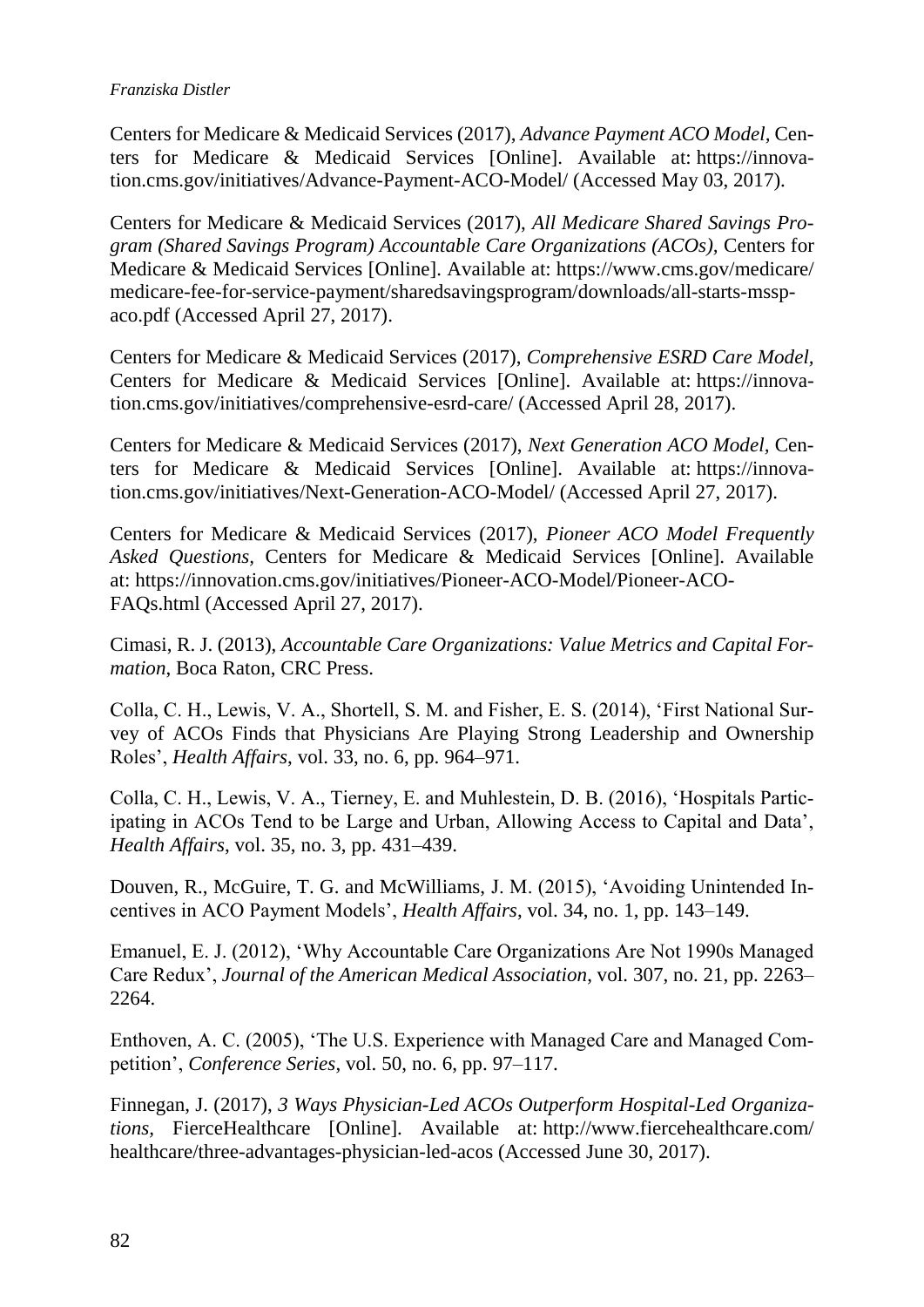Goldsmith, J. (2011), 'Accountable Care Organizations: The Case for Flexible Partnerships Between Health Plans and Providers', *Health Affairs*, vol. 30, no. 1, pp. 32–40.

Harvey, H. B., Gowda, V., Gazelle, G. S. and Pandharipande, P. V. (2014), 'The Ephemeral ACO: An Unintended Consequence of the Medicare Shared Savings Program', *Journal of the American College of Radiology*, vol. 11, no. 2, pp. 121–124.

HHS (2015), *Better, Smarter, Healthier: In historic Announcement, HHS Sets Clear Goals and Timeline for Shifting Medicare Reimbursements from Volume to Value,* HHS [Online]. Available at: https://wayback.archive-it.org/3926/20170127185400/https:/ www.hhs.gov/about/news/2015/01/26/better-smarter-healthier-in-historic-announcement-hhs-sets-clear-goals-and-timeline-for-shifting-medicare-reimbursements-fromvolume-to-value.html (Accessed May 01, 2017).

HHS (2016), *HHS Reaches Goal of Tying 30 Percent of Medicare Payments to Quality Ahead of Schedule,* HHS [Online]. Available at: https://mountsinaihealth.me/file/2016/ 05/HHS-reaches-goal-of-tying-30-percent-of-Medicare-payment-to-quality-ahead-ofschedule.pdf (Accessed May 01, 2017).

Hofler, R. A. and Ortiz, J. (2016), 'Costs of Accountable Care Organization Participation for Primary Care Providers: Early Stage Results', *BMC Health Services Research*, vol. 315, no. 16, pp. 1–8.

IHI (2007), *Technical Brief: Best Health Care Results for Populations (A Three-Part Aim*), IHI [Online]. Available at: http://www.commonwealthfund.org/usr\_doc/ best\_healthcare\_results\_3part.pdf (Accessed April 25, 2017).

Introcaso, D. and Berger, G. (2015), *MSSP Year Two: Medicare ACOs Show Muted Success,* HealthAffairsBlog [Online]. Available at: http://healthaffairs.org/blog/2015/ 09/24/mssp-year-two-medicare-acos-show-muted-success/ (Accessed April 27, 2017).

Lagoe, R., Aspling, D. L. and Westert, G. P. (2005), 'Current and Future Developments in Managed Care in the United States and Implications for Europe', *Health Research Policy and Systems*, vol. 3, no. 4, pp. 4–15.

Lewis, V. A., McClurg, A. B., Smith, J., Fisher, E. S. and Bynum, J. P. W. (2014), 'Attributing Patients to Accountable Care Organizations: Performance Year Approach Aligns Stakeholders' Interests', *Health Affairs*, vol. 32, no. 3, pp. 587–595.

McClellan, M., Kent, J., Beales, S. J., Cohen, S. L. A., Macdonnell, M., Thoumi, A., Abdulmalik, M. and Darzi, A. (2014), 'Accountable Care around the World: A Framework to Guide Reform Strategies', *Health Affairs*, vol. 33, no. 9, pp. 1507–1515.

McClellan, M., McKethan, A. N., Lewis, J. L., Roski, J. and Fisher, E. S. (2010), 'A National Strategy to Put Accountable Care into Practice', *Health Affairs*, vol. 29, no. 5, pp. 982–990.